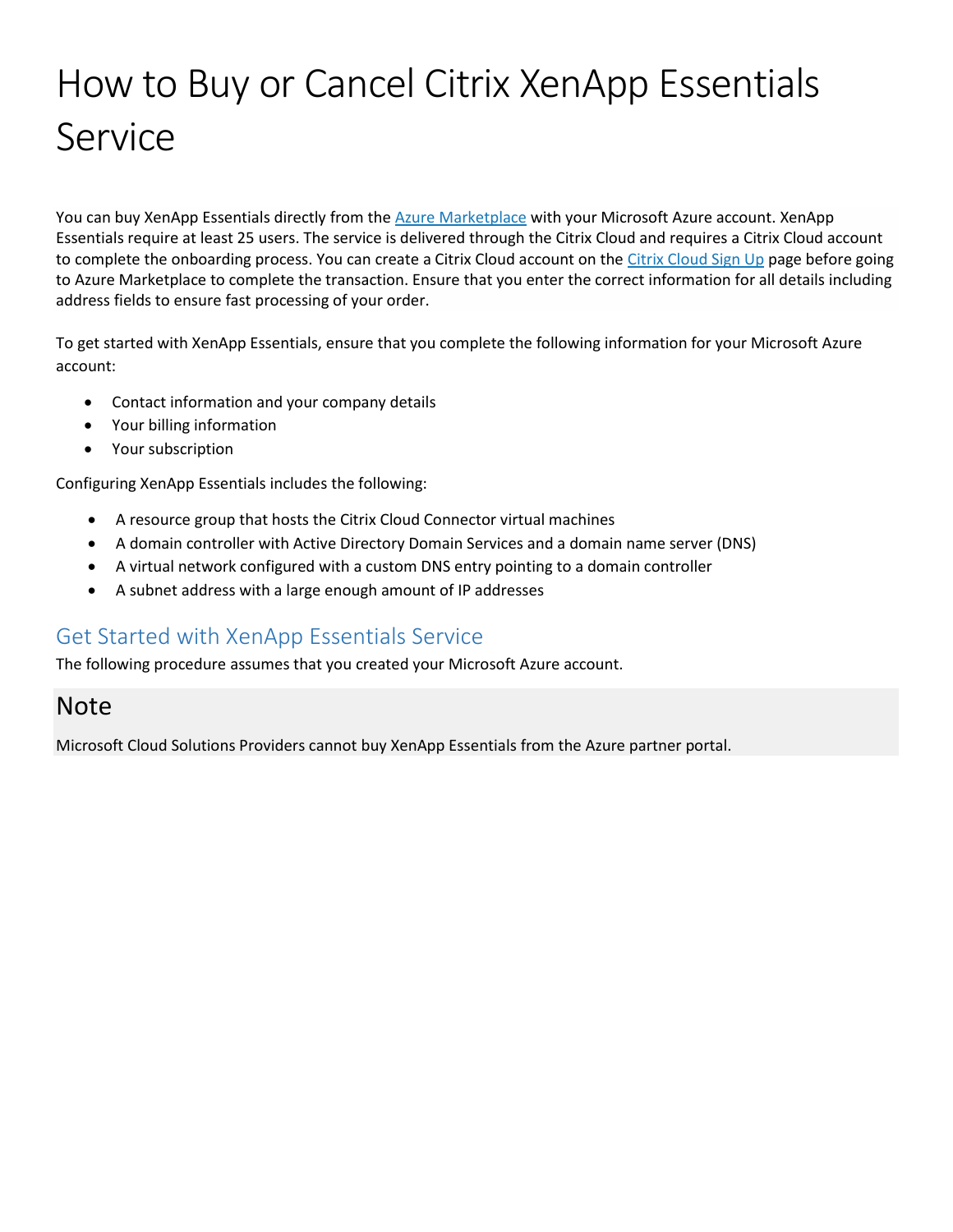1. Connect to XenApp Essentials in the [Azure Marketplace](https://azuremarketplace.microsoft.com/en-us/marketplace/apps/Citrix.XenAppEssentials) and then click **Get it Now**.



Products > Citrix XenApp Essentials



2. Log on to the Azure Marketplace with your Microsoft user name and password.

#### 3. In the **Create this app in Azure** window, click **Continue**.

| <b>CİTRIX</b>        | Create this app in Azure<br><b>Citrix XenApp Essentials</b><br><b>By Citrix</b>  | $\times$<br>I agree to the provider's terms of use<br>and privacy policy and understand<br>that the rights to use this product do<br>not come from Microsoft, unless<br>Microsoft is the provider. Use of |
|----------------------|----------------------------------------------------------------------------------|-----------------------------------------------------------------------------------------------------------------------------------------------------------------------------------------------------------|
| Pricing:<br>Details: | Starting at<br>The easiest and fastest way to securely deliver Windows apps from | Azure Marketplace is governed by<br>separate terms.                                                                                                                                                       |
|                      | Microsoft Azure to any device.                                                   |                                                                                                                                                                                                           |
|                      |                                                                                  | Continue                                                                                                                                                                                                  |

The Azure portal opens and prompts you to configure the resource for XenApp Essentials.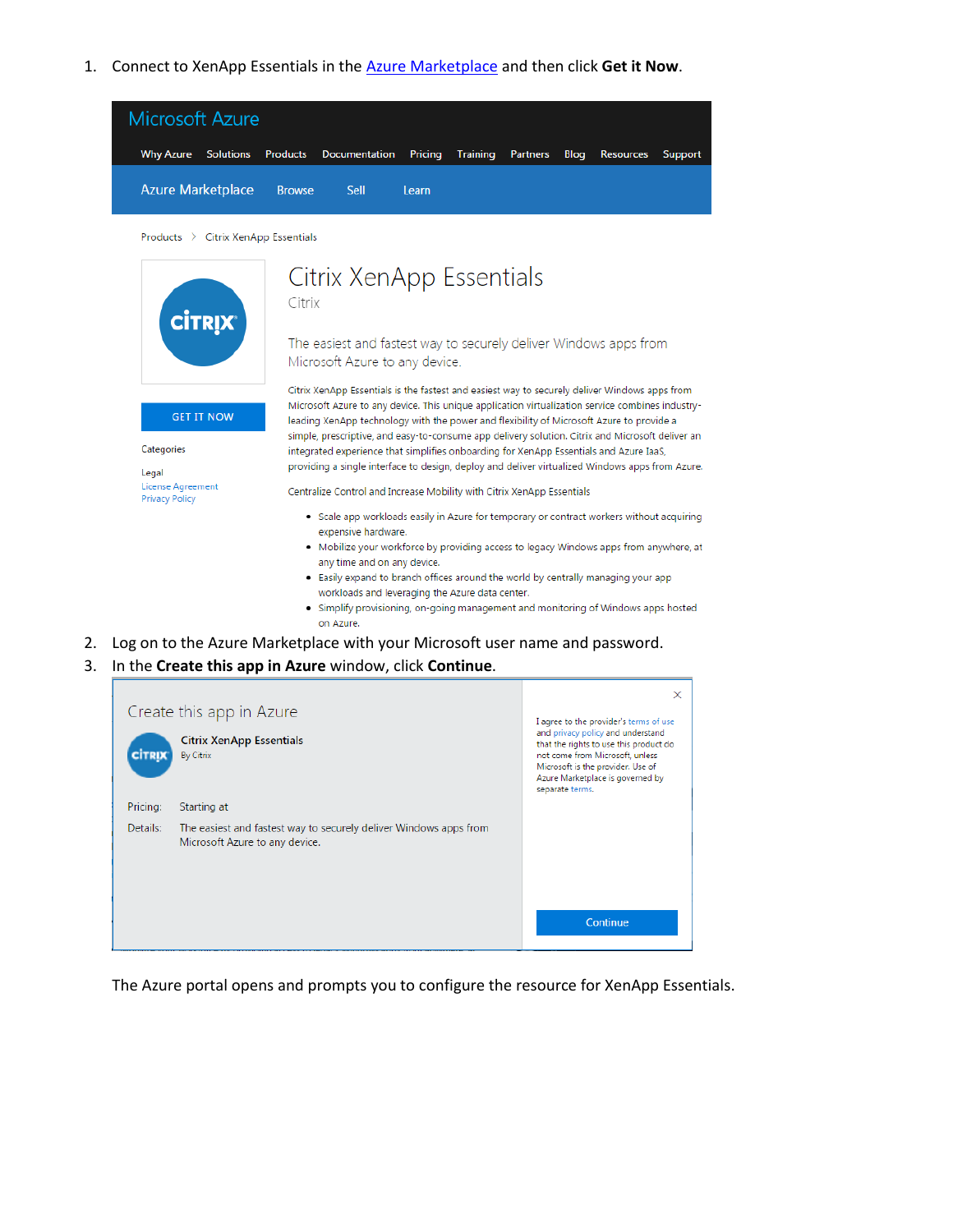

### **To configure the resource name and associate it with a subscription**

1. In **Resource Name**, type an easily recognizable name, such as "My XenApp Essentials." If you decide to cancel XenApp Essentials in the future, use this name.

### Note

This resource represents the XenApp Essentials order only.

- 2. In **Subscription**, select the subscription you configured during the initial steps of buying XenApp Essentials.
- 3. In **Resource Group**, create a resource group or use an existing group. The Resource Group includes everything you need as part of the subscription.
- 4. In **Location**, selection the location for the resource.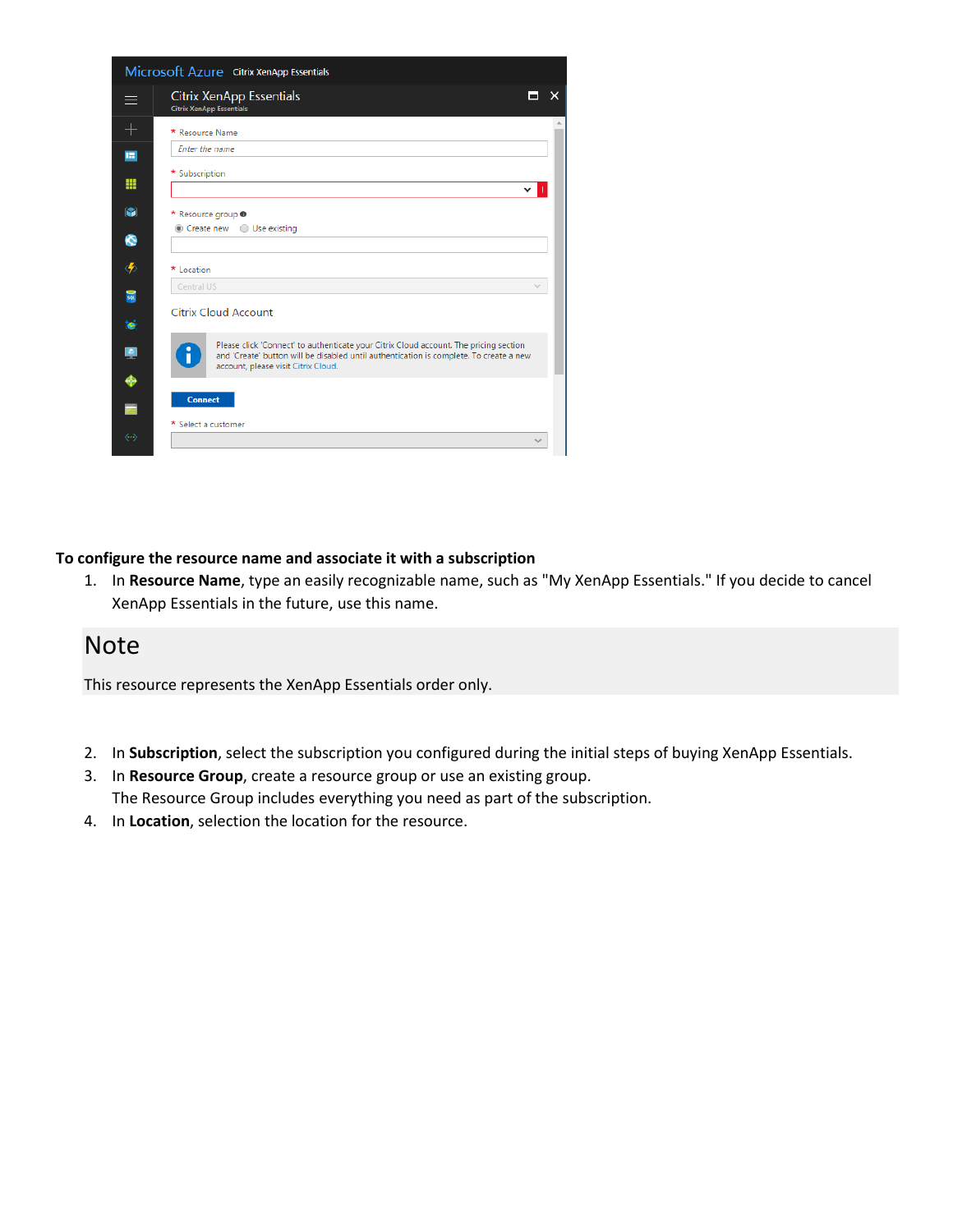### 5. Click **Connect**.

The Citrix Cloud logon page appears.

| G<br>■ Secure   https://accounts.cloud.com/core/login?signin=4b7413208fcfc21712628530f3427960<br><b>CİTRIX</b> |                    | <b>CİTRIX®</b>                   | - 0<br>$\mathbf{x}$                             |
|----------------------------------------------------------------------------------------------------------------|--------------------|----------------------------------|-------------------------------------------------|
|                                                                                                                | Password           | Username                         |                                                 |
|                                                                                                                |                    | Sign in                          |                                                 |
|                                                                                                                | $\vee$ Remember me | Forgot your password?<br>Support |                                                 |
|                                                                                                                |                    |                                  | © 2017 Citrix Systems Inc. All rights reserved. |

6. Type your Citrix Cloud credentials and then click **Sign in**. Microsoft Azure confirms your credentials and returns to the Azure portal.

# Warning

Do not delete the XenApp Essentials resource in Microsoft Azure. Deleting the resource cancels your subscription to XenApp Essentials Service.

After you configure the resource information, configure the customer and your pricing.

### **To configure the Citrix Cloud customer and pricing**

- 1. In **Select a customer**, choose the customer name provided by Citrix Cloud.
- 2. Under **Pricing**, in **Number of users**, type the number of users who have access to XenApp Essentials.
- **3.** Under **Price per month**, click **I agree to pay the amount charged, the [terms of use](https://www.citrix.com/content/dam/citrix/en_us/documents/buy/enterprise-saas-eusa.pdf) and [privacy statement](https://www.citrix.com/about/legal/privacy/)** and then click **Create**.

### Note

The XenApp Essentials customer must be unique. You cannot use customers for XenDesktop Essentials or XenApp and XenDesktop Service. For more information, see the Knowledge Base article [An Account cannot have multiple 'editions'](https://support.citrix.com/article/CTX222910) of [the Citrix XenApp and XenDesktop Service.](https://support.citrix.com/article/CTX222910)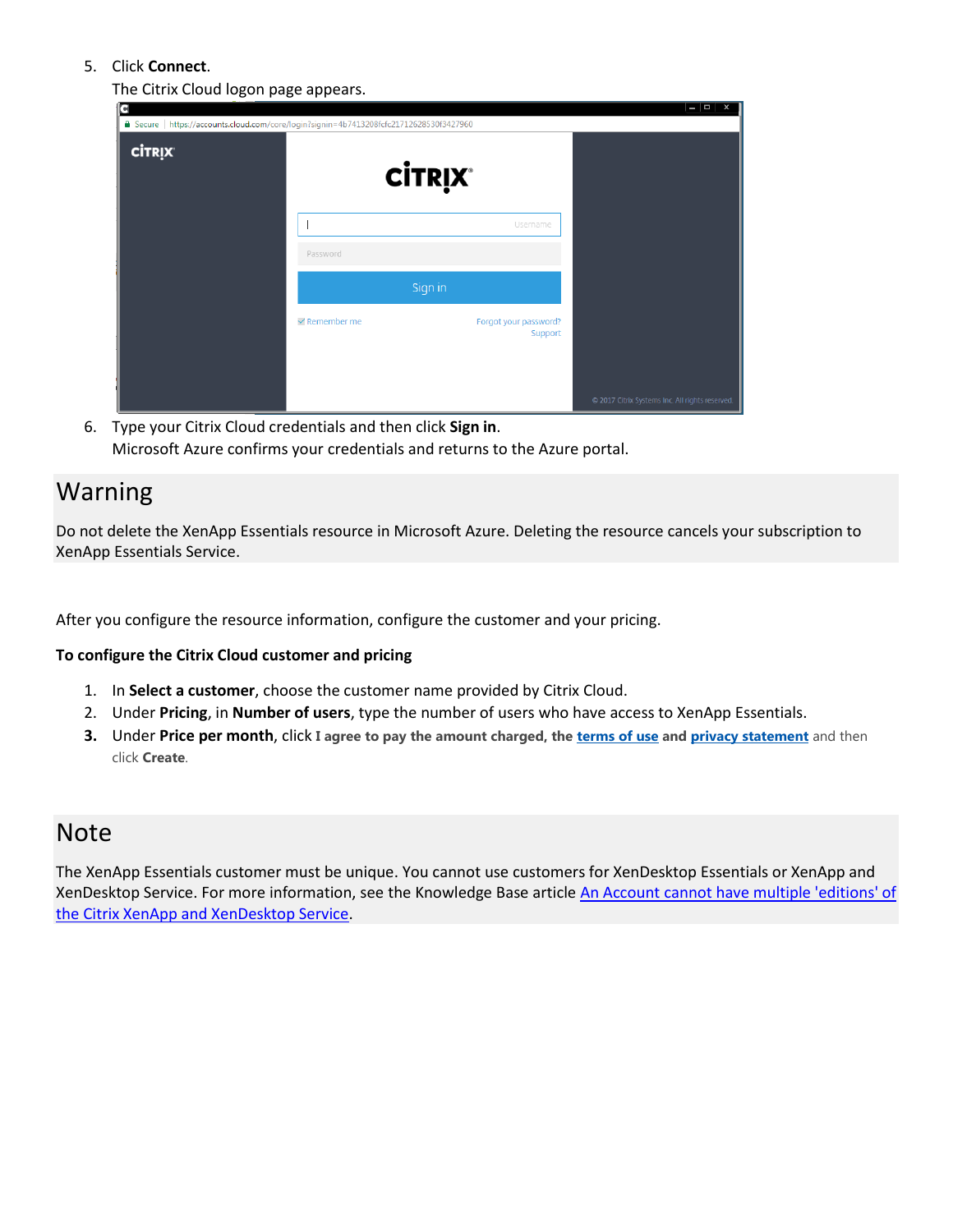| * Select a customer<br>Pricing<br>\$12.00 per user per month for XenApp Essentials Service, including Citrix NetScaler Gateway Service                                                                                       |  |
|------------------------------------------------------------------------------------------------------------------------------------------------------------------------------------------------------------------------------|--|
|                                                                                                                                                                                                                              |  |
|                                                                                                                                                                                                                              |  |
|                                                                                                                                                                                                                              |  |
| for secure access and 1 GB data transfer per user per month. O                                                                                                                                                               |  |
| \$6.25 per user per month for Microsoft Remote Access fee to use XenApp Essentials Service without<br>purchasing a separate RDS CAL for this workload. Contact your Microsoft representative to bring<br>your own RDS CAL. @ |  |
| * Number of users                                                                                                                                                                                                            |  |
|                                                                                                                                                                                                                              |  |
| You can purchase additional 25 GB Data Transfer Add-ons. The cost is \$12.00 per add-on per month.                                                                                                                           |  |
| * 25 GB Data Transfer Add-ons (Optional)                                                                                                                                                                                     |  |
|                                                                                                                                                                                                                              |  |
| Prorated amount due at purchase :                                                                                                                                                                                            |  |
| Price per month:                                                                                                                                                                                                             |  |
| Charges for this month apply immediately. Your subscription renews automatically at the end of each<br>month unless canceled.                                                                                                |  |
| I agree to pay the amount charged, the terms of use and privacy statement.                                                                                                                                                   |  |
|                                                                                                                                                                                                                              |  |
|                                                                                                                                                                                                                              |  |
|                                                                                                                                                                                                                              |  |
| Pin to dashboard                                                                                                                                                                                                             |  |

When you click **Create**, the summary page appears and shows the details of the resource.

# Important

Charges for this month apply immediately. Your subscription renews automatically at the end of each month unless canceled.



When the provisioning of your account is complete, click **Manage through Citrix Cloud.**

# Important

Wait for Microsoft Azure to finish provisioning your service. Don't click the link **Manage through Citrix Cloud** until provisioning is complete. The process can take up to four hours. If the process is not complete within four hours, [contact](https://www.citrix.com/support/open-a-support-case/) [Support.](https://www.citrix.com/support/open-a-support-case/)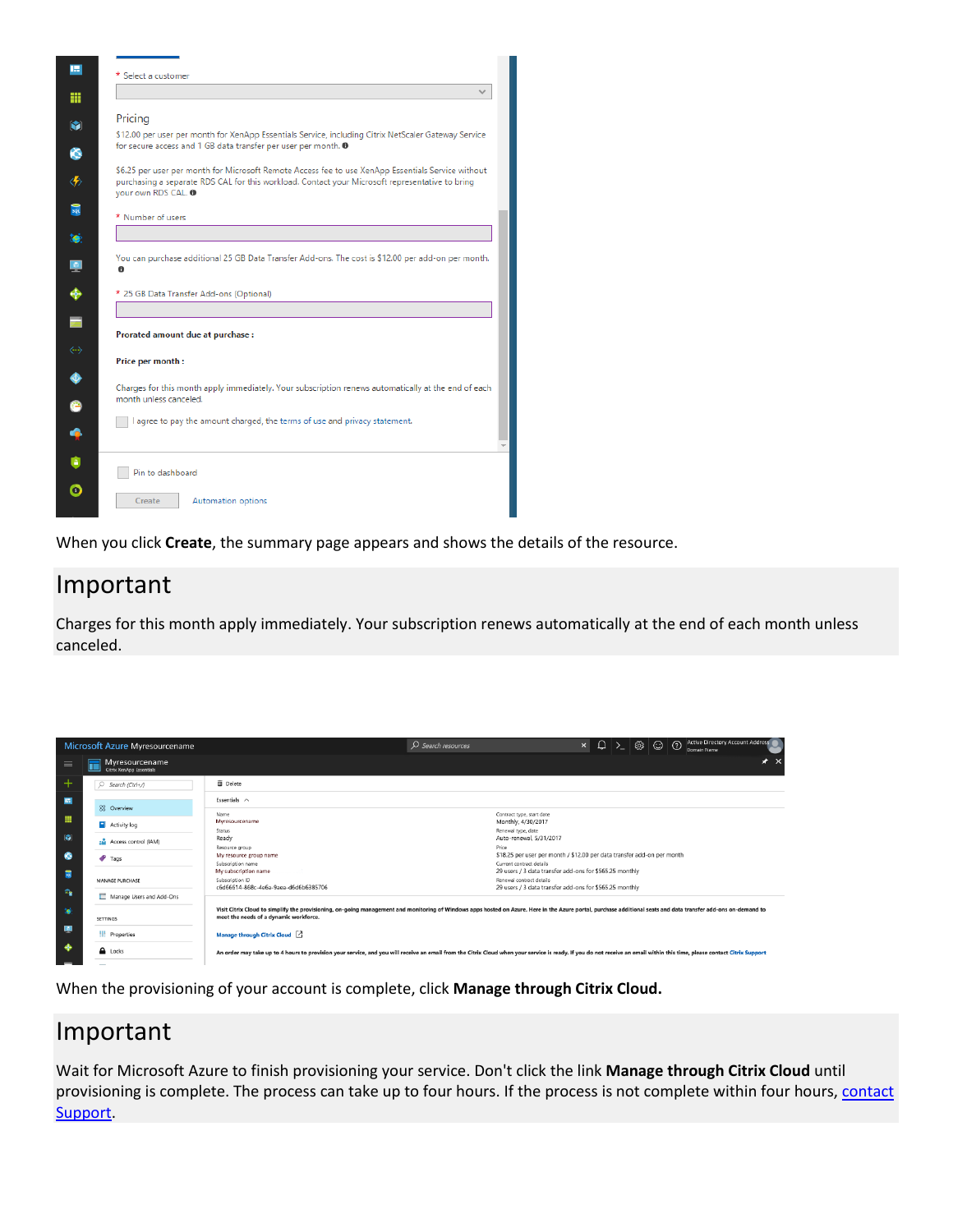When you click the link[, Citrix Cloud](https://xenapp.cloud.com/manage) opens in the web browser. In Citrix Cloud, you can get started with your XenApp Essentials deployment. For more information about configuring your deployment and other advanced options, see the [XenApp Essentials Service Deployment Guide](http://docs.citrix.com/content/dam/docs/en-us/citrix-cloud/downloads/xenapp-essentials-deployment-guide.pdf) o[r XenApp Essentials Service](http://docs.citrix.com/en-us/citrix-cloud/xenapp-and-xendesktop-service/xenapp-essentials.html) in Citrix Product Documentation.

# Change the Number of Users in Microsoft Azure

After you buy XenApp Essentials, you can increase or decrease the number of users in Microsoft Azure. To do so, log on to the [Azure portal.](https://portal.azure.com/) Then, edit your resource with the new number of users.

### **To change the number of users for your subscription**

1. In the Azure portal, on the Dashboard, under **All Resources**, click the XenApp Essentials order resource.

| Dashboard $\vee$ + New dashboard $\oslash$ Edit das |                          |  |
|-----------------------------------------------------|--------------------------|--|
| All resources<br>ALL SUBSCRIPTIONS                  |                          |  |
| 88 Resource Name                                    | Citrix XenApp Essentials |  |

2. In the navigation pane, under **Manage Purchase**, click **Manage Users and Add-Ons**.

| myXenApp<br><b>Citrix XenApp Essentials</b> |  |  |
|---------------------------------------------|--|--|
| $\mathcal{P}$ Search (Ctrl+/)               |  |  |
| <b>XX</b> Overview                          |  |  |
| $\Box$ Activity log                         |  |  |
| Access control (IAM)                        |  |  |
| Tags                                        |  |  |
| <b>MANAGE PURCHASE</b>                      |  |  |
| Manage Users and Add-Ons<br>⊏               |  |  |

- 3. In the details pane, under **Users**, in **Change number of users**, type the new amount.
- 4. If you increase the number of users, in **When would you like to apply this** change, choose one of the following:
	- Apply to current month and at next renewal
	- Apply to current month
	- Apply to next renewal

The default setting is **Apply to current month and at next renewal**.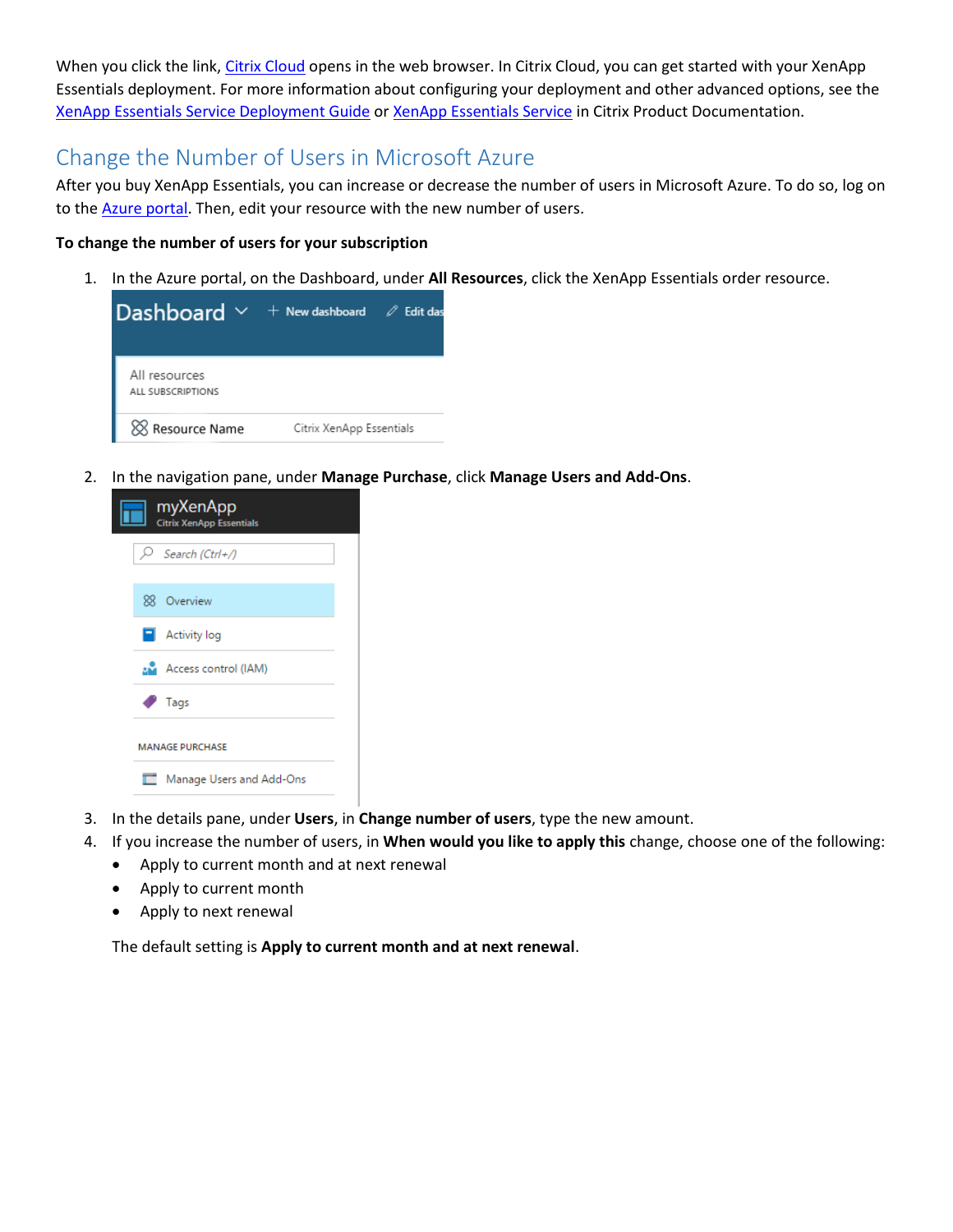

5. If you lower the number of users, the new charges apply at the next renewal. The other options are unavailable.

|           | Microsoft Azure Resource - Manage Users and Add-Ons<br>$\mathcal{P}$ Search resources |                                                                                                                          |                                                                                                                                        |
|-----------|---------------------------------------------------------------------------------------|--------------------------------------------------------------------------------------------------------------------------|----------------------------------------------------------------------------------------------------------------------------------------|
| $\equiv$  | Resource - Manage Users and Add-Ons<br><b>Citrix XenApp Essentials</b>                |                                                                                                                          |                                                                                                                                        |
| $\pm$     | Search (Ctrl+/)                                                                       |                                                                                                                          |                                                                                                                                        |
| н         | 88 Overview                                                                           |                                                                                                                          | Increases can be applied immediately to the current month or at the next renewal. Increases cannot be applied immediately if the curre |
| m         | о<br>Activity log                                                                     | <b>Users</b>                                                                                                             |                                                                                                                                        |
| $\bullet$ | Access control (IAM)<br>хM.                                                           | \$18.25 per user per month. This includes the \$6.25 per user per month for<br>Microsoft Remote Access Fee. <sup>O</sup> |                                                                                                                                        |
| ۰         | Tags                                                                                  | <b>Current number of users: 29</b>                                                                                       |                                                                                                                                        |
|           | <b>MANAGE PURCHASE</b>                                                                | Number of users at next renewal: 29                                                                                      |                                                                                                                                        |
| 圖         | Manage Users and Add-Ons                                                              | * Change number of users <sup>0</sup>                                                                                    |                                                                                                                                        |
| ۵         | <b>SETTINGS</b>                                                                       | 28<br>When would you like to apply this change?                                                                          |                                                                                                                                        |
| 우         | <b>H</b> Properties                                                                   | Apply at next renewal                                                                                                    | $\check{ }$                                                                                                                            |
| æ.        | <b>A</b> Locks                                                                        | Apply at next renewal<br>Apply to current month and at next renewal<br>Apply to current month                            | bre the renewal date.                                                                                                                  |
|           | <b>STATE CALCULATION CONTINUES.</b>                                                   |                                                                                                                          |                                                                                                                                        |

6. After making your changes, click **Save**.

### Cancel Your XenApp Essentials Service

You can incur Azure charges from XenApp Essentials because of the following key elements:

- XenApp Essentials subscription
- Azure resource created by XenApp Essentials

The Microsoft Azure charge for XenApp Essentials Service is monthly. When you cancel XenApp Essentials, you are charged for the current month. If you cancel your order, your service will not renew for next month. You continue to have access to XenApp Essentials Service until the end of the current month with Citrix Cloud.

Your Azure bill can include the following line items for XenApp Essentials: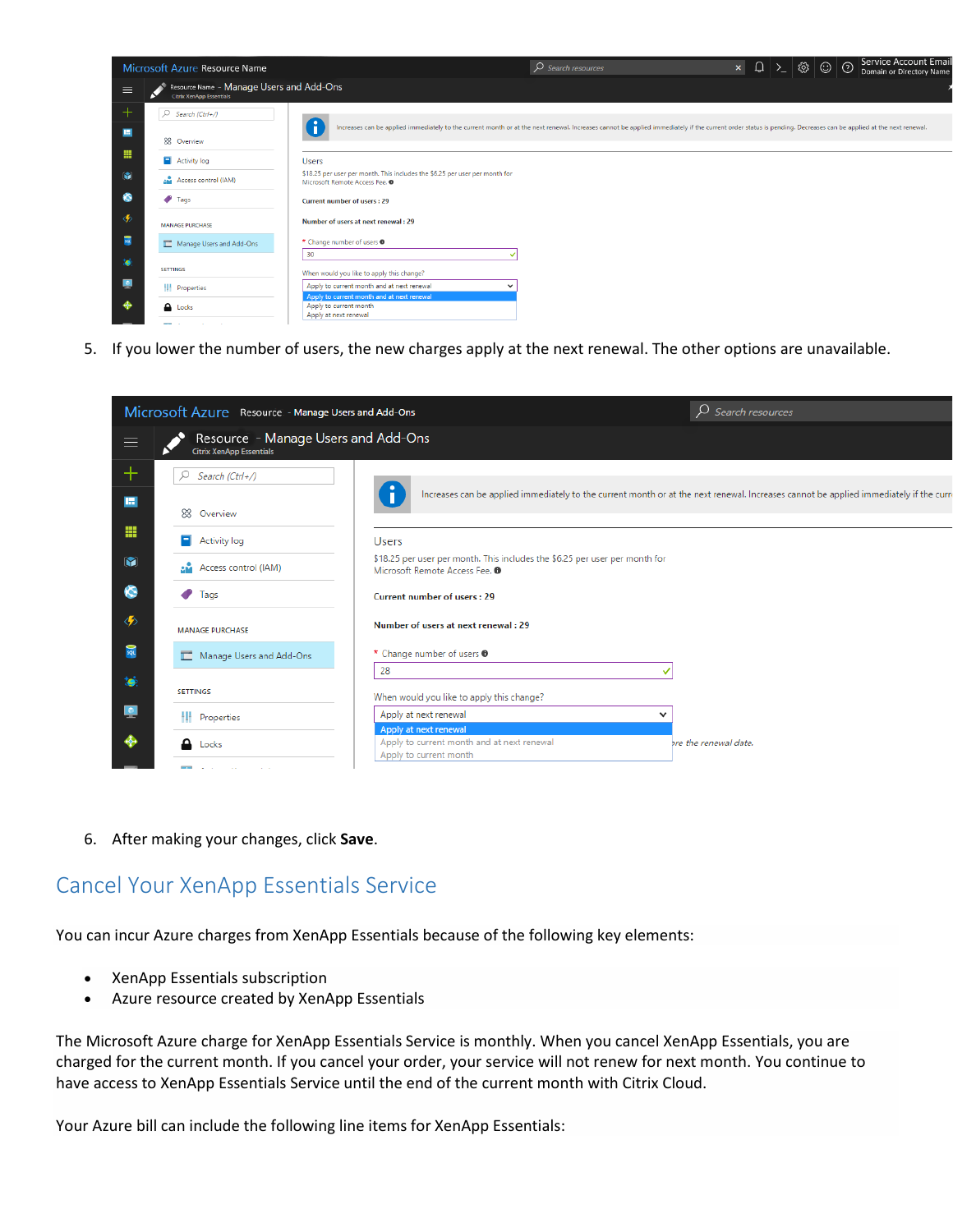- XenApp Essentials subscription
- NetScaler Gateway service add-on, if bought
- Microsoft Remote Access fee
- Azure resource created when using XenApp Essentials Service

### Canceling Your Service in the Azure Portal

To cancel your XenApp Essentials subscription, delete the order resource in the Azure portal.

**Note:** If you don't remember the resource name, search in the **Type** column for XenApp Essentials.

### **To delete the order resource in Azure**

- 1. Log on to the [Azure portal.](https://portal.azure.com/)
- 2. On the Azure Dashboard, click **All Resources**.



- 3. In the **Type** column, double-click to open **Citrix XenApp Essentials**.
- 4. Click the trashcan icon to start the delete process.

### **Delete the Azure Resource Created by XenApp Essentials Service**

In Citrix Cloud, delete the catalogs and images associated with your account. Also, delete the subscription links and ensure the removal of the Citrix Cloud Connector virtual machines from Citrix Cloud.

### **To delete catalogs**

- 1. On the **Manage** tab, click **Catalogs**.
- 2. Next to the catalog you want to delete, click the ellipsis, and then click **Delete Catalog**.
- 3. Repeat step 2 for each catalog you want to delete.

#### **To delete master images**

- 1. On the **Manage** tab, click **Master Images**.
- 2. Select an image and then click **Remove**.
- 3. Repeat step 2 for each master image you want to delete.

### **To delete links to Azure subscriptions**

- 1. On the **Manage** tab, click **Subscriptions**.
- 2. Next to the subscription, click the Trash icon. The Azure portal opens.
- 3. Log on to your Azure subscription with your administrator Azure credentials.
- 4. Click **Accept** to allow XenApp Essentials Service to access your Azure account.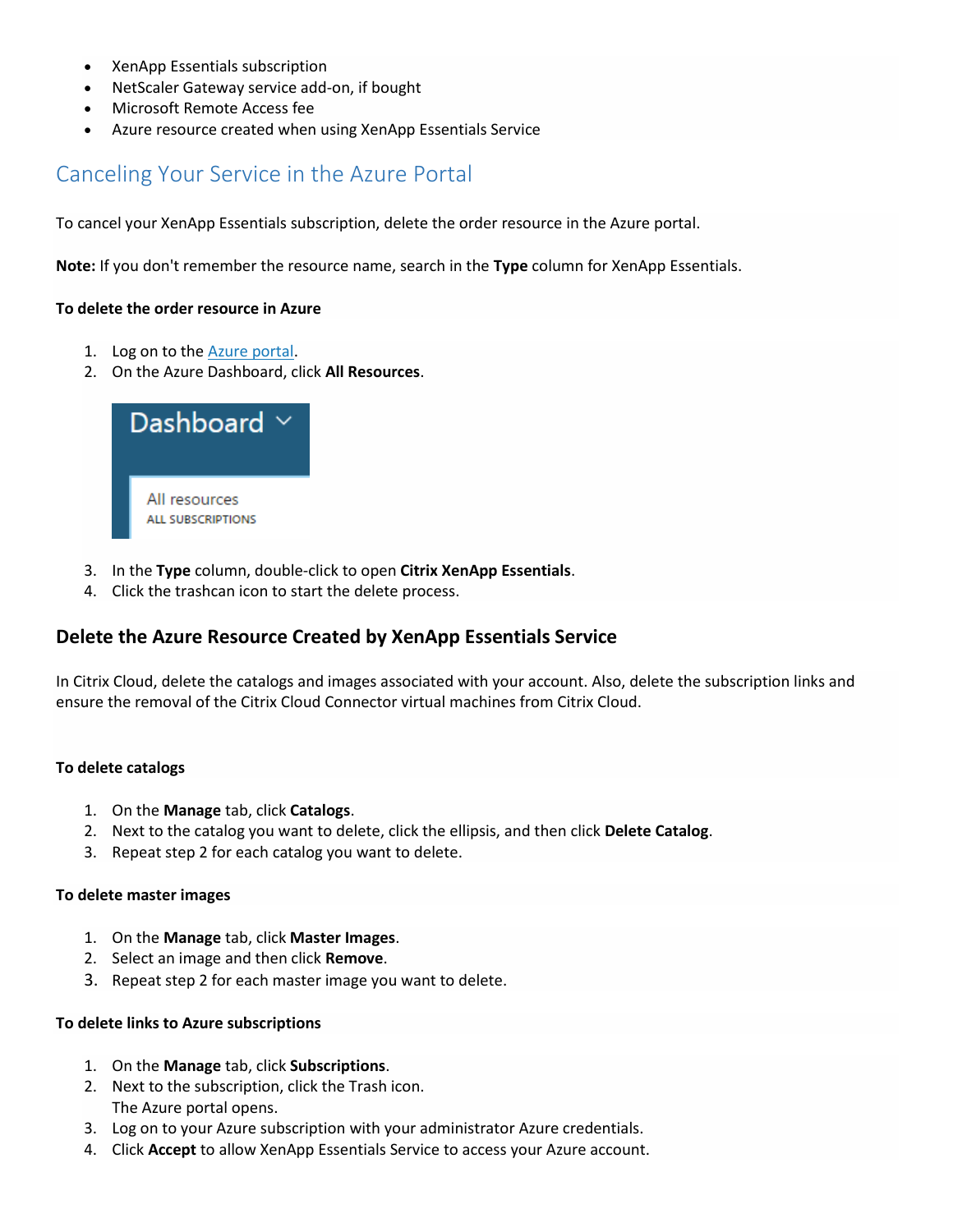- 5. Click **Remove** to unlink the subscription.
- 6. Repeat steps 2 through 5 for other linked Azure subscriptions.

### **To ensure the removal of the Citrix Cloud Connector virtual machines**

1. In the XenApp Essentials console, click the hamburger menu in the upper left corner and then click **Resource Locations**.



| X                                     | <b>Citrix Cloud</b>       |  |
|---------------------------------------|---------------------------|--|
| Library                               |                           |  |
|                                       | <b>Support Tickets</b>    |  |
| <b>Identity and Access Management</b> |                           |  |
| <b>Notifications</b>                  |                           |  |
|                                       | <b>Resource Locations</b> |  |
| <b>Smart Tools</b>                    |                           |  |
| Labs                                  |                           |  |